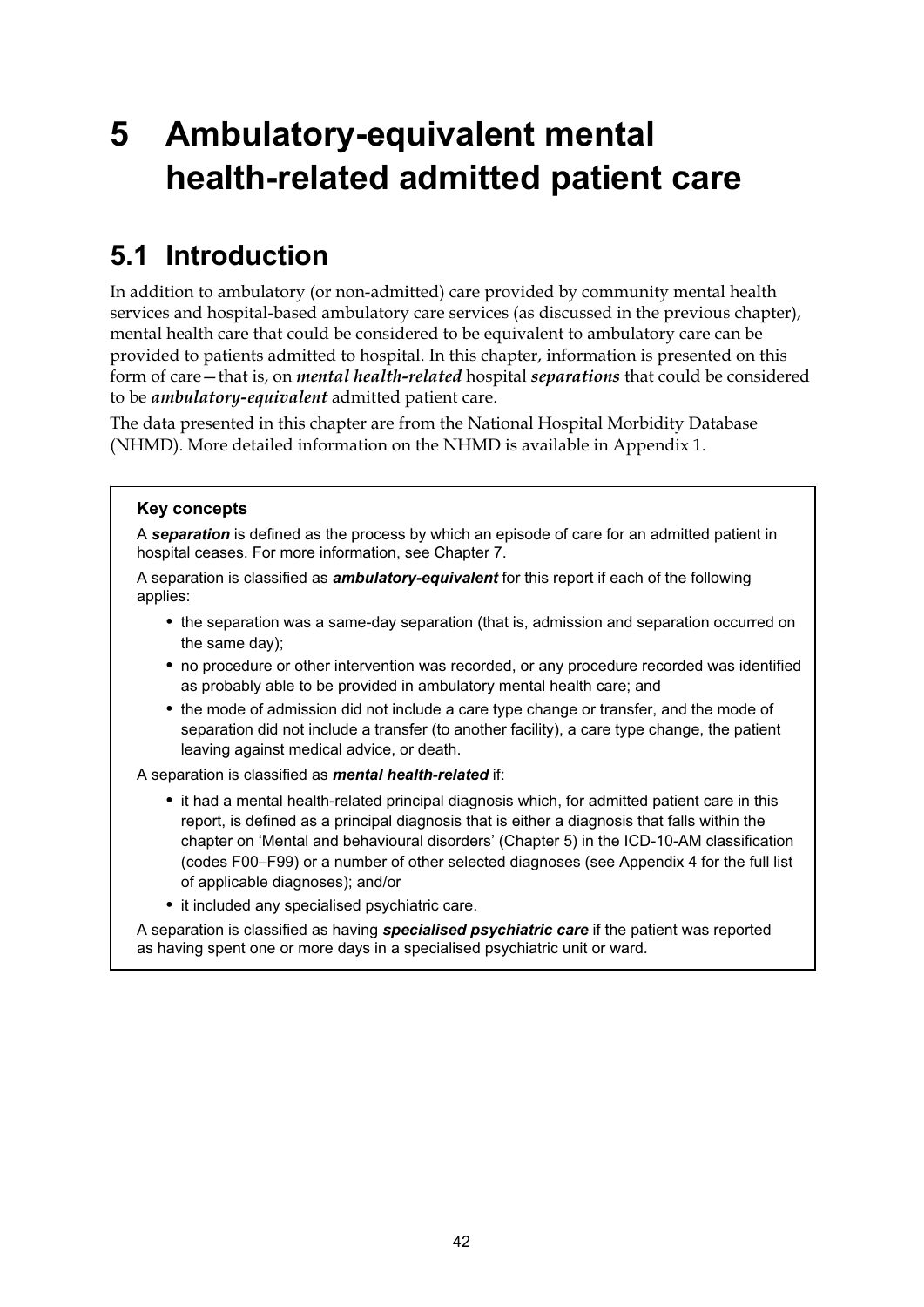#### **5.2 States and territories and hospital type**

In 2005–06, a total of 7,311,983 separations were reported from public and private acute and psychiatric hospitals (AIHW 2007a). Of these, 4.4% (322,110) were mental health-related comprising ambulatory-equivalent and admitted patient separations (admitted patient separations are presented in Chapter 7).

There were 117,924 ambulatory-equivalent mental health-related separations reported in 2005–06, accounting for 1.6% of all separations and 36.6% (117,924 out of 322,110) of all mental health-related separations.

Table 5.1 shows the number of separations for each state and territory by hospital type. The number of separations per 1,000 population is provided to account for differences in population size between jurisdictions.

| <b>Hospital type</b>         | <b>NSW</b> | <b>Vic</b>  | Qld    | <b>WA</b> | <b>SA</b>                            | Tas  | <b>ACT</b>           | <b>NT</b>     | <b>Total</b> |
|------------------------------|------------|-------------|--------|-----------|--------------------------------------|------|----------------------|---------------|--------------|
|                              |            |             |        |           | With specialised psychiatric care    |      |                      |               |              |
| Public acute hospitals       | 5,687      | 237         | 1,324  | 61        | 191                                  | 46   | 33                   | 27            | 7,606        |
| Public psychiatric hospitals | 1,373      | $\pmb{0}$   | 0      | 9         | 6                                    | 0    | $\ddot{\phantom{0}}$ | $\ddotsc$     | 1,388        |
| Private hospitals            | 22,091     | 33,200      | 18,630 | 6,851     | 19                                   | n.p. | n.p.                 | n.p.          | 84,208       |
| All hospitals                | 29,151     | 33,437      | 19,954 | 6,921     | 216                                  | n.p. | n.p.                 | n.p.          | 93,202       |
|                              |            |             |        |           | Without specialised psychiatric care |      |                      |               |              |
| Public acute hospitals       | 4,599      | 5,721       | 2,179  | 1,177     | 1,003                                | 370  | 183                  | 142           | 15,374       |
| Public psychiatric hospitals | 5          | 0           | 0      | 0         | $\mathbf 0$                          | 0    | $\sim$ .             | $\sim$ $\sim$ | 5            |
| Private hospitals            | 275        | 3,697       | 3,232  | 546       | 13                                   | n.p. | n.p.                 | n.p.          | 9,343        |
| All hospitals                | 4,879      | 9,418       | 5,411  | 1,723     | 1,016                                | n.p. | n.p.                 | n.p.          | 24,722       |
|                              |            |             |        |           | <b>Total</b>                         |      |                      |               |              |
| Public acute hospitals       | 10,286     | 5,958       | 3,503  | 1,238     | 1,194                                | 416  | 216                  | 169           | 22,980       |
| Public psychiatric hospitals | 1,378      | $\mathbf 0$ | 0      | 9         | 6                                    | 0    | $\ddotsc$            | $\sim$ $\sim$ | 1,393        |
| Private hospitals            | 22,366     | 36,897      | 21,862 | 7,397     | 32                                   | n.p. | n.p.                 | n.p.          | 93,551       |
| All hospitals                | 34,030     | 42,855      | 25,365 | 8,644     | 1,232                                | n.p. | n.p.                 | n.p.          | 117,924      |
|                              |            |             |        |           | Rate (per 1,000 population)(b)       |      |                      |               |              |
| Public acute hospitals       | 1.5        | 1.2         | 0.9    | 0.6       | 0.8                                  | 0.9  | 0.6                  | 0.8           | 1.1          |
| Public psychiatric hospitals | 0.2        | 0.0         | 0.0    | 0.0       | 0.0                                  | 0.0  | $\ddotsc$            | $\sim$ $\sim$ | 0.1          |
| Private hospitals            | 3.3        | 7.2         | 5.4    | 3.6       | 0.0                                  | n.p. | n.p.                 | n.p.          | 4.6          |
| All hospitals                | 5.0        | 8.4         | 6.3    | 4.2       | 0.8                                  | n.p. | n.p.                 | n.p.          | 5.8          |

**Table 5.1: Ambulatory-equivalent mental health-related separations(a) with and without specialised psychiatric care, by hospital type, states and territories, 2005–06** 

(a) Separations for which care type was reported as *Newborn* with no qualified days, and records for *Hospital boarders* and *Posthumous organ procurement* have been excluded.

(b) Rates were directly age-standardised as detailed in Appendix 2.

Not applicable. The Australian Capital Territory and the Northern Territory do not have any public psychiatric hospitals.

n.p. Not published. Private hospital figures for Tasmania, the Australian Capital Territory and the Northern Territory are not published due to confidentiality reasons. However, the figures are included in the national totals.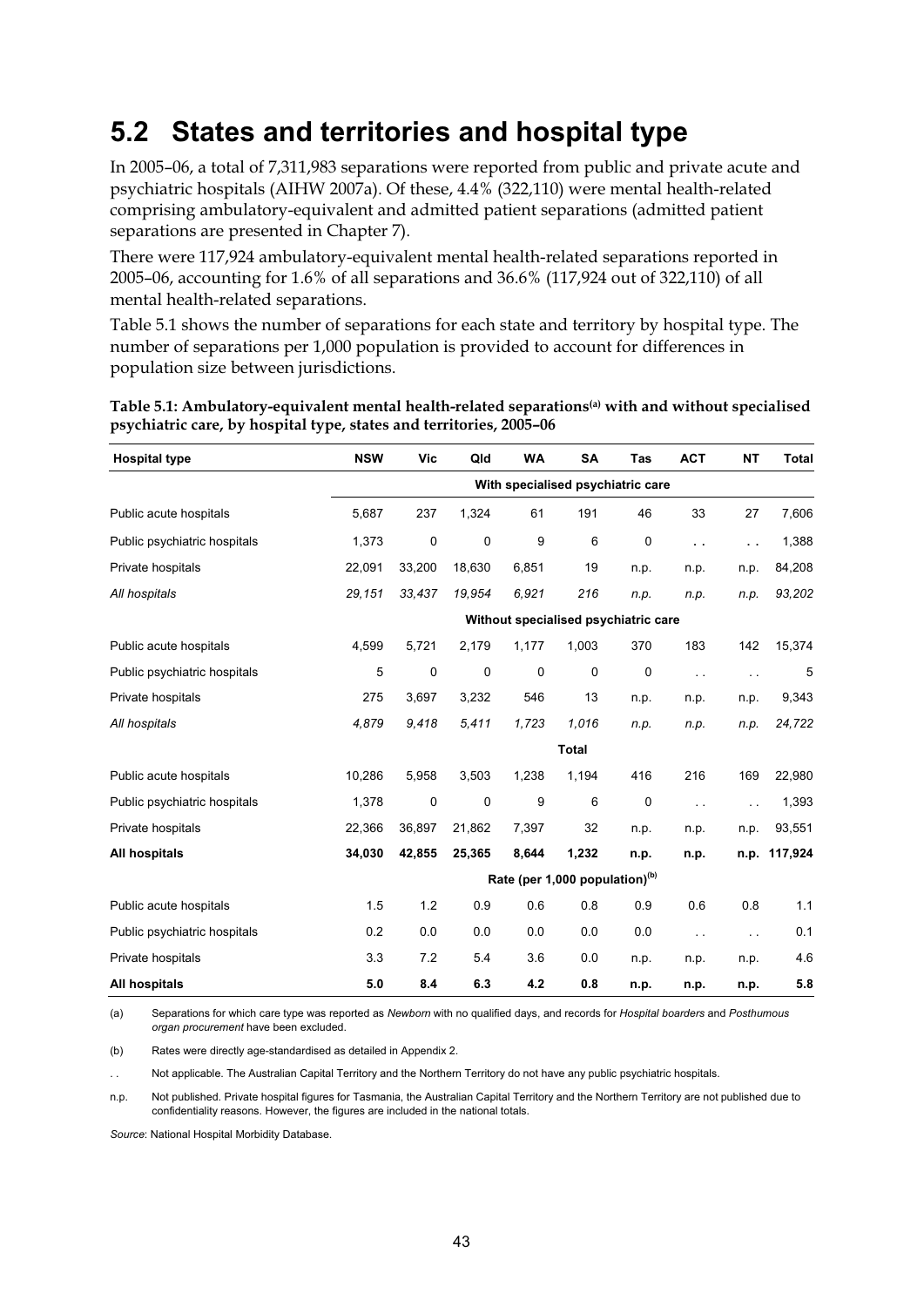The data show that private hospitals were the predominant providers (79.3%, 93,551 out of 117,924) of ambulatory-equivalent mental health-related admitted patient care. The number of separations reported by public psychiatric hospitals constituted 1.2% (1,393 out of 117,924) with New South Wales being the major provider (98.9%).

Specialised psychiatric care was provided in 79% of all separations (93,202 out of 117,924) primarily by private hospitals (90.3%). This was particularly significant in Victoria where private hospital separations constituted 99.3% of all separations (33,200 out of 33,437).

Public acute hospitals played a more significant role in separations without specialised psychiatric care (15,374 out of 24,722 or 62.2%).

Victoria reported the highest number of separations per 1,000 population (8.4) while South Australia has the lowest (0.8). South Australia was also the only state where public acute hospitals were the major providers of ambulatory-equivalent admitted patient care.

#### **5.3 Mental health legal status**

Table 5.2 shows the number of ambulatory-equivalent mental health-related separations with specialised psychiatric care by hospital type and the patient's mental health legal status. The mental health legal status of about 36% of the separations was not reported, and the majority of these separations were reported by private hospitals. Among the separations for which mental health legal status was reported, 1.7% were involuntary and 77.3% of those (799 out of 1,034) were public acute hospital separations.

| Mental health legal status | <b>Public acute</b><br>hospitals | <b>Public psychiatric</b><br>hospitals | <b>Private hospitals</b> | <b>Total</b> |
|----------------------------|----------------------------------|----------------------------------------|--------------------------|--------------|
| Involuntary                | 799                              | 90                                     | 145                      | 1.034        |
| Voluntary                  | 6,761                            | 1.298                                  | 50.511                   | 58,570       |
| Not reported               | 46                               | 0                                      | 33.552                   | 33,598       |
| Total                      | 7,606                            | 1,388                                  | 84,208                   | 93,202       |

**Table 5.2: Ambulatory-equivalent mental health-related separations(a) with specialised psychiatric care, by mental health legal status and hospital type, 2005–06** 

(a) Separations for which care type was reported as *Newborn* with no qualified days, and records for *Hospital boarders* and *Posthumous organ procurement* have been excluded.

*Source:* National Hospital Morbidity Database.

## **5.4 Patient demographics**

Table 5.3 presents information on the number of ambulatory-equivalent mental health-related separations and the corresponding percentage of these separations for a number of demographic groups. A rate (per 1,000 population) has been provided to compare numbers of separations relative to the size of the respective population. As the data report on the number of separations rather than the number of patients, it is not possible to determine how many separations an individual patient had.

The highest proportions of ambulatory-equivalent mental health-related separations were for patients aged 35–44 years and 45–54 years (19.2% and 20.4%, respectively). However, the highest number of separations per 1,000 population was for patients aged 55–64 years (9.4).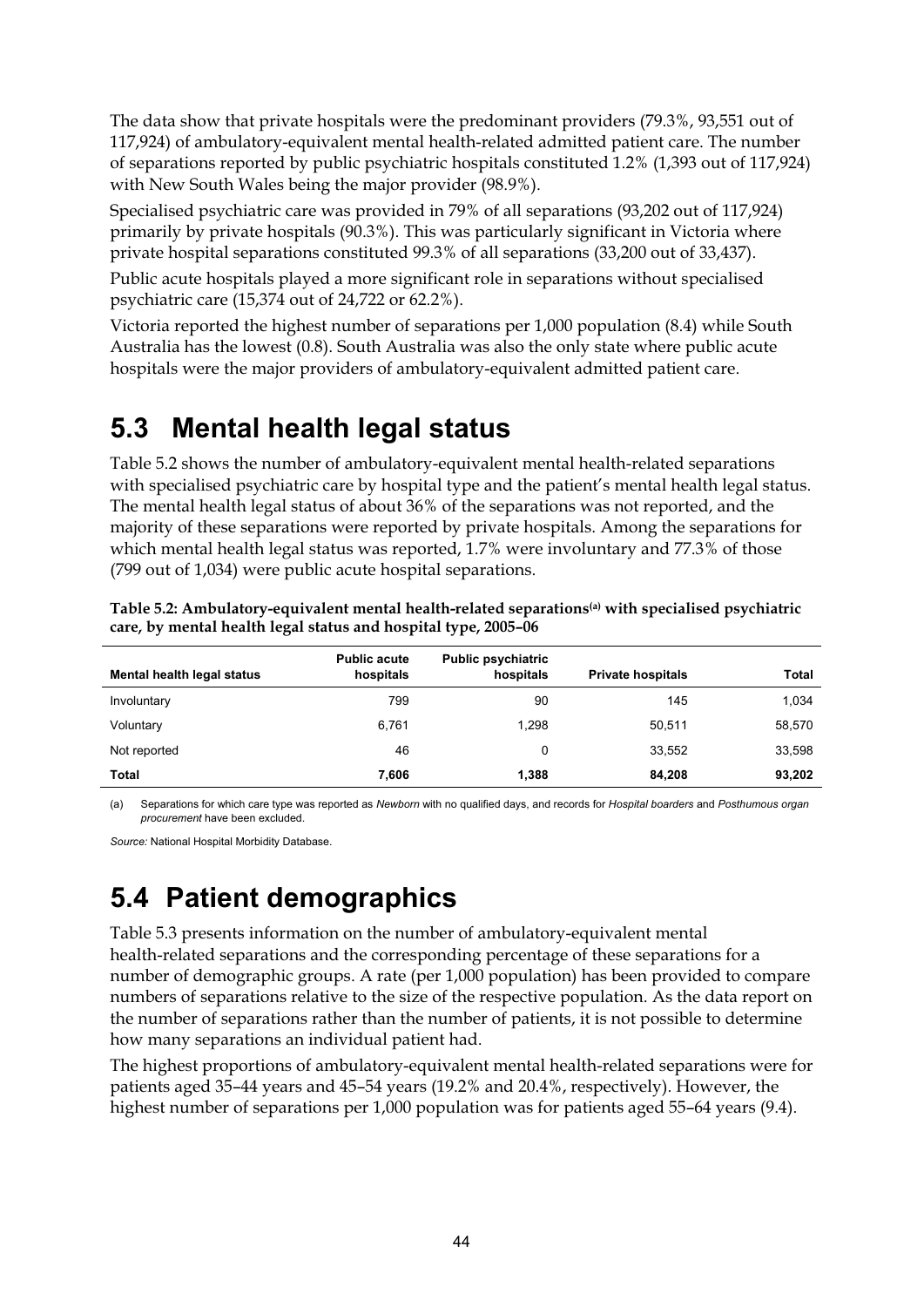| <b>Patient demographics</b>        | Number of<br>separations <sup>(b)</sup> | Per cent of<br>separations <sup>(c)</sup> | Rate (per 1,000<br>population) <sup>(d)</sup> |
|------------------------------------|-----------------------------------------|-------------------------------------------|-----------------------------------------------|
| Age (years)                        |                                         |                                           |                                               |
| Less than 15                       | 6,861                                   | 5.8                                       | 1.7                                           |
| $15 - 24$                          | 15,643                                  | 13.3                                      | 5.5                                           |
| $25 - 34$                          | 16,748                                  | 14.2                                      | 5.8                                           |
| $35 - 44$                          | 22,674                                  | 19.2                                      | 7.4                                           |
| $45 - 54$                          | 23,998                                  | 20.4                                      | 8.5                                           |
| $55 - 64$                          | 20,836                                  | 17.7                                      | 9.4                                           |
| $65+$                              | 11,164                                  | 9.5                                       | 4.2                                           |
| <b>Sex</b>                         |                                         |                                           |                                               |
| Male                               | 45,057                                  | 38.2                                      | 4.3                                           |
| Female                             | 72,867                                  | 61.8                                      | $7.0\,$                                       |
| Indigenous status <sup>(e)</sup>   |                                         |                                           |                                               |
| Indigenous Australians             | 1,477                                   | 1.3                                       | 3.4                                           |
| Other Australians <sup>(f)</sup>   | 110,818                                 | 98.7                                      | 5.7                                           |
| <b>Country of birth</b>            |                                         |                                           |                                               |
| Australia                          | 93,284                                  | 84.2                                      | 6.3                                           |
| Overseas                           | 17,509                                  | 15.8                                      | 3.0                                           |
| Remoteness area of usual residence |                                         |                                           |                                               |
| Major cities                       | 97,728                                  | 84.7                                      | 7.1                                           |
| Inner regional                     | 13,718                                  | 11.9                                      | 3.2                                           |
| Outer regional                     | 3,229                                   | 2.8                                       | 1.6                                           |
| Remote                             | 467                                     | 0.4                                       | 1.5                                           |
| Very remote                        | 215                                     | 0.2                                       | $1.2$                                         |
| Marital status <sup>(g)</sup>      |                                         |                                           |                                               |
| Never married                      | 37,689                                  | 41.0                                      | . .                                           |
| Widowed                            | 4,353                                   | 4.7                                       |                                               |
| Divorced                           | 6,244                                   | 6.8                                       |                                               |
| Separated                          | 4,146                                   | 4.5                                       |                                               |
| Married                            | 39,486                                  | 43.0                                      | . .                                           |
| <b>Total</b>                       | 117,924                                 | 100.0                                     | 5.8                                           |

**Table 5.3: Ambulatory-equivalent mental health-related separations(a), by patient demographic characteristics, 2005–06** 

(a) Separations for which care type was reported as *Newborn* with no qualified days, and records for *Hospital boarders* and *Posthumous organ procurement* have been excluded.

(b) The numbers of separations for each demographic variable may not sum to the total due to missing and/or not reported data.

(c) The percentages shown do not include those service contacts for which the demographic information was missing and/or not reported.

(d) Rates were directly age-standardised, with the exception of age which is a crude rate, as detailed in Appendix 2.

(e) Only Indigenous status data for New South Wales, Victoria, Queensland, Western Australia, South Australia and public hospitals in the Northern Territory have been included in this table as they are the only jurisdictions which consider the data to be of sufficient quality for analysis. However, caution should be used in the interpretation of these data due to jurisdictional data quality differences. The data does not necessarily represent the national trend.

(f) Includes separations where Indigenous status was missing or not reported (see AIHW 2005b).

(g) Information on this data element was missing or not reported for more than 20% of separations.

Not applicable.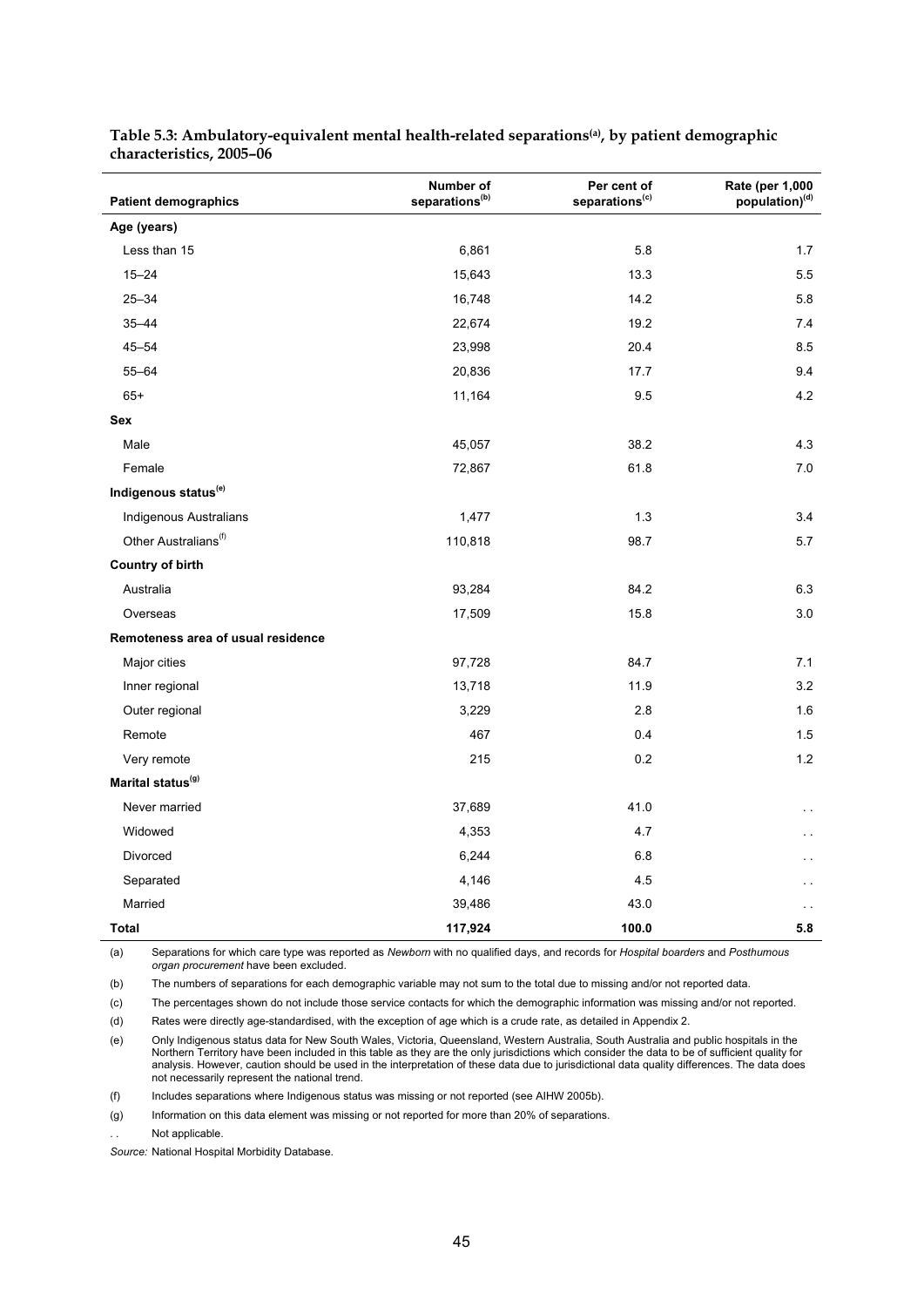The separation rate for females (7.0 per 1,000 population) was nearly double that of males (4.3). Likewise, the rate of separations of Australian-born patients (6.3) was more than twice that of those born overseas (3.0).

The data show that the typical separation involves a patient who is an Australian-born non-Indigenous female, aged 35–54 years, who is or was married at some stage of her life and lives in a major city.

Figure 5.1 shows the number of ambulatory-equivalent mental health-related separations by age and sex. The dominance of female separations was noticeable in those aged 15–54 years. The differences evened out in separations involving people aged 55 and older. The situation was reversed in the less than 15 years age group, where male separations were dominant.



#### **5.5 Principal diagnosis**

Principal diagnosis refers to the diagnosis deemed to be chiefly responsible for the patient's episode of admitted patient care. Table 5.4 shows the distribution of ambulatory-equivalent mental health-related separations by principal diagnosis, broken down by hospital type and whether they involved specialised psychiatric care. Diagnoses are classified according to the *International Statistical Classification of Diseases and Related Health Problems, 10th revision, Australian Modification* (ICD-10-AM), 4th edition. Further information on this classification is included in Appendix 3.

In 2005−06, the principal diagnosis of *Depressive episode* (F32) accounted for the largest number of separations (23,296 or 19.8%) across all hospitals and all separations with and without specialised psychiatric care. However, for separations that did not involve specialised care, *Mental and behavioural disorders due to use of alcohol* (F10) was the leading principal diagnosis.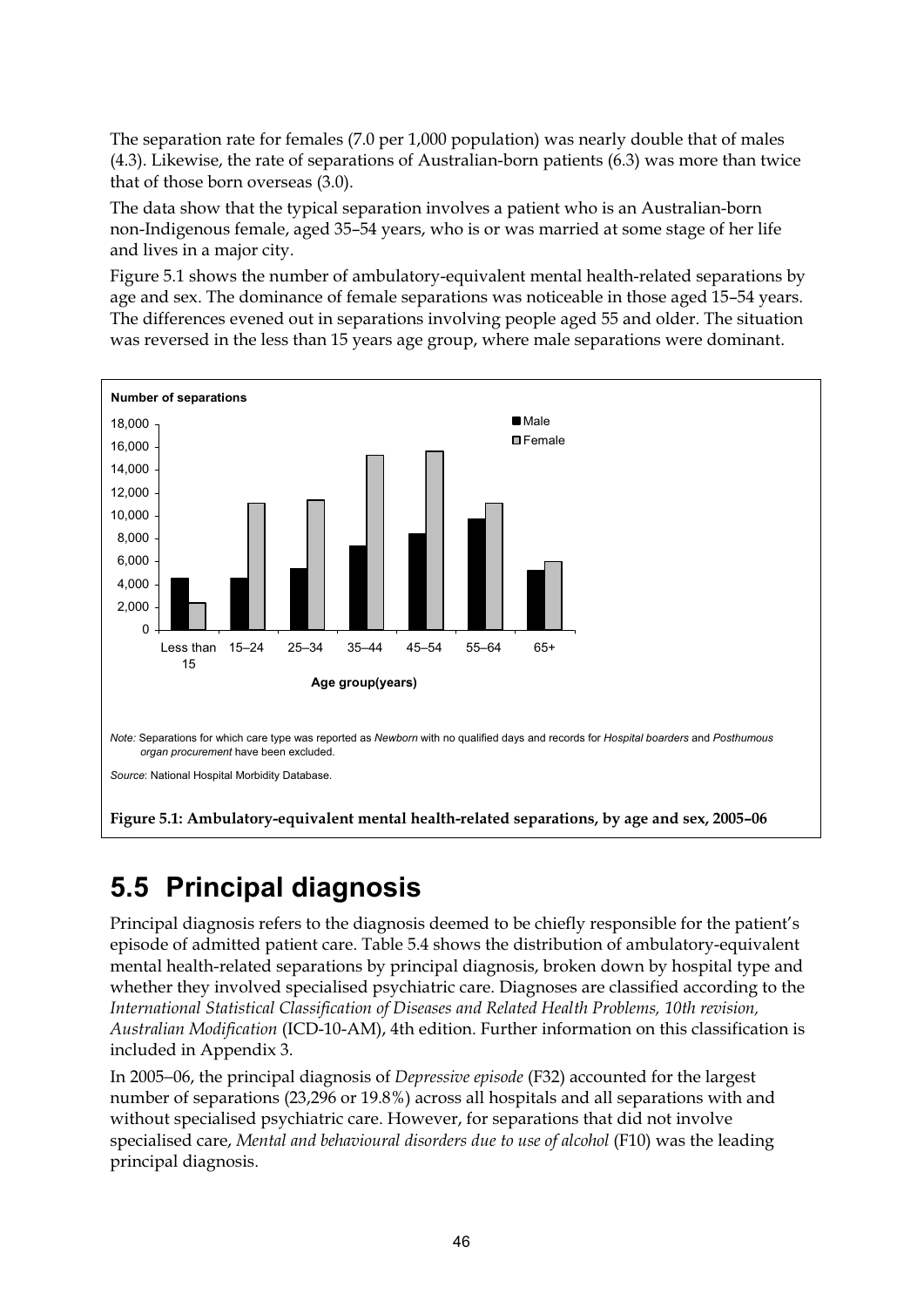

The majority of separations reported by public psychiatric hospitals involved the diagnoses of *Conduct disorders* (F91) and *Other and unspecified disorders with onset in childhood or adolescence* (F92–F98).

Figure 5.2 shows the 10 most commonly reported principal diagnoses by specialised care and sector. Mental disorders with an affective component featured prominently with *Depressive disorders* (F32 and F33) among the top three diagnoses. For most of the commonly reported diagnoses, the majority of separations involved specialised psychiatric care. *Recurrent depressive disorders* (F33) was the principal diagnosis with the highest proportion of separations with specialised psychiatric care (96.6%). *Mental and behavioural disorders due to use of alcohol or other psychoactive substance use* (F10 and F11–F19) were the only commonly reported principal diagnoses having a markedly higher proportion of separations that did not involve specialised psychiatric care (60% and 51%, respectively). These were also the two principal diagnoses with higher proportions of separations reported by the public sector (more than 30%). The private sector accounted for the majority of separations for all the commonly reported diagnoses.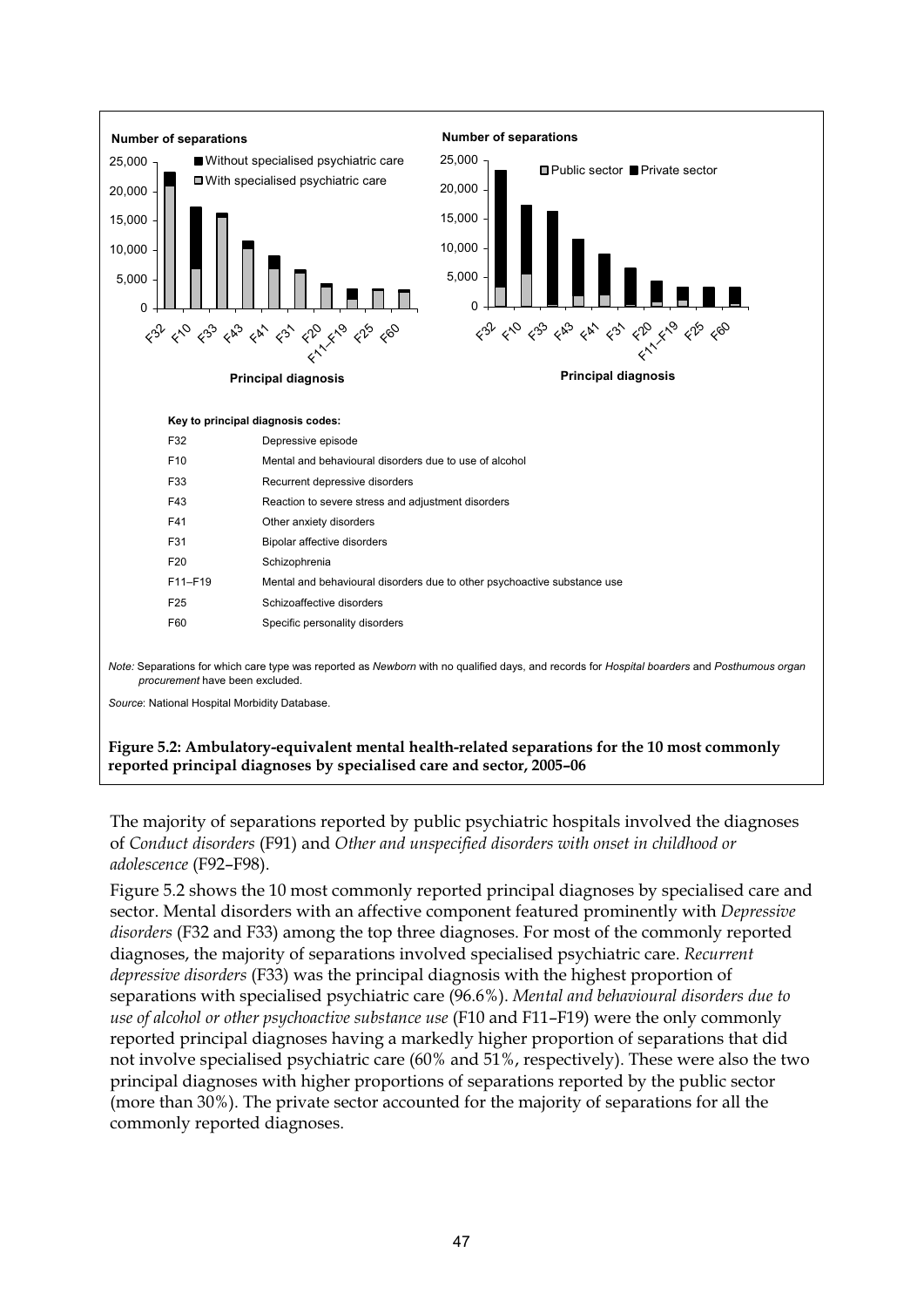| hospital type, 2005-06 |                                                                                             |                       |                                   |                  |               |                  |
|------------------------|---------------------------------------------------------------------------------------------|-----------------------|-----------------------------------|------------------|---------------|------------------|
|                        |                                                                                             | Public acute          | Public psychiatric                | Private          |               | Per cent of      |
| Principal diagnosis    |                                                                                             | hospitals             | hospitals                         | hospitals        | Total         | separations      |
|                        |                                                                                             |                       | With specialised psychiatric care |                  |               |                  |
| F00-F03                | Dementia                                                                                    |                       |                                   |                  | <u>९</u>      |                  |
| F04-F09                | Other organic mental disorders                                                              | $\infty$              | $\circ$ $\circ$                   | 203              | 211           |                  |
| F10                    | Mental and behavioural disorders due to use of alcohol                                      | 214                   | 52                                | 6,634            | 6,900         |                  |
| F11-F19                | Mental and behavioural disorders due to other psychoactive substance use                    | $\infty$              | $\overline{ }$                    | 1,508            | 1,607         | $\ddot{ }$ :     |
| F20                    | Schizophrenia                                                                               | 362                   | $\overline{4}$                    | 3,398            | 3,774         | 4.0              |
| F21, F24, F28, F29     | Schizotypal and other delusional disorders                                                  | $\overline{\epsilon}$ | $\circ$                           | 335              | 372           | $\overline{0}$   |
| F22                    | Persistent delusional disorders                                                             | $\frac{8}{1}$         |                                   | 244              | 263           | $0.\overline{3}$ |
| F <sub>23</sub>        | Acute and transient psychotic disorders                                                     | $\frac{6}{2}$         | ဖဖ                                | 149              | 174           | $\frac{2}{5}$    |
| F25                    | Schizoaffective disorders                                                                   | 224                   |                                   | 2,937            | 3,167         | 3.4              |
| F30                    | Manic episode                                                                               |                       | $\circ$                           | 69               |               | $\overline{c}$   |
| F31                    | Bipolar affective disorders                                                                 | 149                   |                                   | 5,956            | 6,109         | 6.6              |
| F <sub>32</sub>        | Depressive episode                                                                          | 2,252                 | 45022                             | 18,661           | 20,918        | 22.4             |
| F33                    | Recurrent depressive disorders                                                              | 264                   |                                   | 15,446           | 15,712        | 16.9             |
| F34                    | Persistent mood (affective) disorders                                                       | 79                    |                                   | 1,261            | 1,342         | $\frac{4}{3}$    |
| F38-F39                | Other and unspecified mood (affective) disorders                                            | 43                    |                                   | 118              | 163           | $\overline{0}$   |
| F40                    | Phobic anxiety disorders                                                                    | 153                   | $\circ$                           | 457              | 610           | $\overline{0}$   |
| F41                    | Other anxiety disorders                                                                     | 560                   | 23                                | 6,315            | 6,898         | $\overline{74}$  |
| F42                    | Obsessive-compulsive disorders                                                              | 76                    | $\circ$                           | 843              | 919           | $\frac{0}{1}$    |
| F43                    | ers<br>Reaction to severe stress and adjustment disord                                      | 825                   | 38                                | 9,402            | 10,265        | 11.0             |
| F44                    | Dissociative (conversion) disorders                                                         | $\overline{c}$        | $\circ$                           | 807              | 827           | $\frac{0}{2}$    |
| F48<br>F45,            | Somatoform and other neurotic disorders                                                     | $\approx$             | $\circ$                           | 144              | 225           | 0.2              |
| F50                    | Eating disorders                                                                            | ∞                     | $\circ$ $\circ$                   | 2,286            | 2,294         | 2.5              |
| F51-F59                | Other behavioural syndromes associated with physiological disturbances and physical factors | ၜ                     |                                   | 266              | 275           | $\frac{3}{2}$    |
| F60                    | Specific personality disorders                                                              | 209                   | $\tilde{4}$                       | 2,575            | 2,798         | 3.0              |
| F61-F69                | Disorders of adult personality and behaviour                                                | $\tilde{c}$           | $\sim$                            | 174              | 186           | $\overline{0}$   |
| F70-F79                | Mental retardation                                                                          |                       |                                   |                  |               | 0.0              |
| F80-F89                | Disorders of psychological development                                                      | 149                   | $\overline{20}$                   | 2                | 239           | $0.\overline{3}$ |
| F <sub>90</sub>        | Hyperkinetic disorders                                                                      | 257                   | 82                                |                  | 352           | 0.4              |
| F <sub>91</sub>        | Conduct disorders                                                                           | 685                   | 717                               | $\frac{1}{2}$    | 1,433         | $\frac{5}{10}$   |
| F92-F98                | ildhood or adolescence<br>Other and unspecified disorders with onset in ch                  | 304                   | 336                               | $\tilde{\bm{5}}$ | 671           | 0.7              |
| F <sub>99</sub>        | Mental disorder not otherwise specified                                                     | თ                     |                                   | 5                | 42            | 0.0              |
| G30                    | Alzheimer's disease                                                                         | $\circ$               | ○                                 | 107              | 107           | $\overline{C}$   |
|                        | Other factors related to mental and behavioural disorders and substance use <sup>(b)</sup>  | 149                   |                                   |                  | 210           | $\frac{2}{2}$    |
|                        | Other specified mental health-related principal diagnosis <sup>(c)</sup>                    | $\frac{1}{2}$         |                                   |                  | $\frac{8}{1}$ | $\overline{0}$   |
|                        | Other <sup>(d)</sup>                                                                        | 309                   |                                   | 3,638            | 3,954         | 4.2              |
| Total                  |                                                                                             | 7,606                 | 1,388                             | 84,208           | 93,202        | $\frac{100}{2}$  |
|                        |                                                                                             |                       |                                   |                  |               | (continued)      |

Table 5.4: Ambulatory-equivalent mental health-related separations<sup>(a)</sup> with and without specialised psychiatric care, by principal diagnosis and **Table 5.4: Ambulatory-equivalent mental health-related separations(a) with and without specialised psychiatric care, by principal diagnosis and**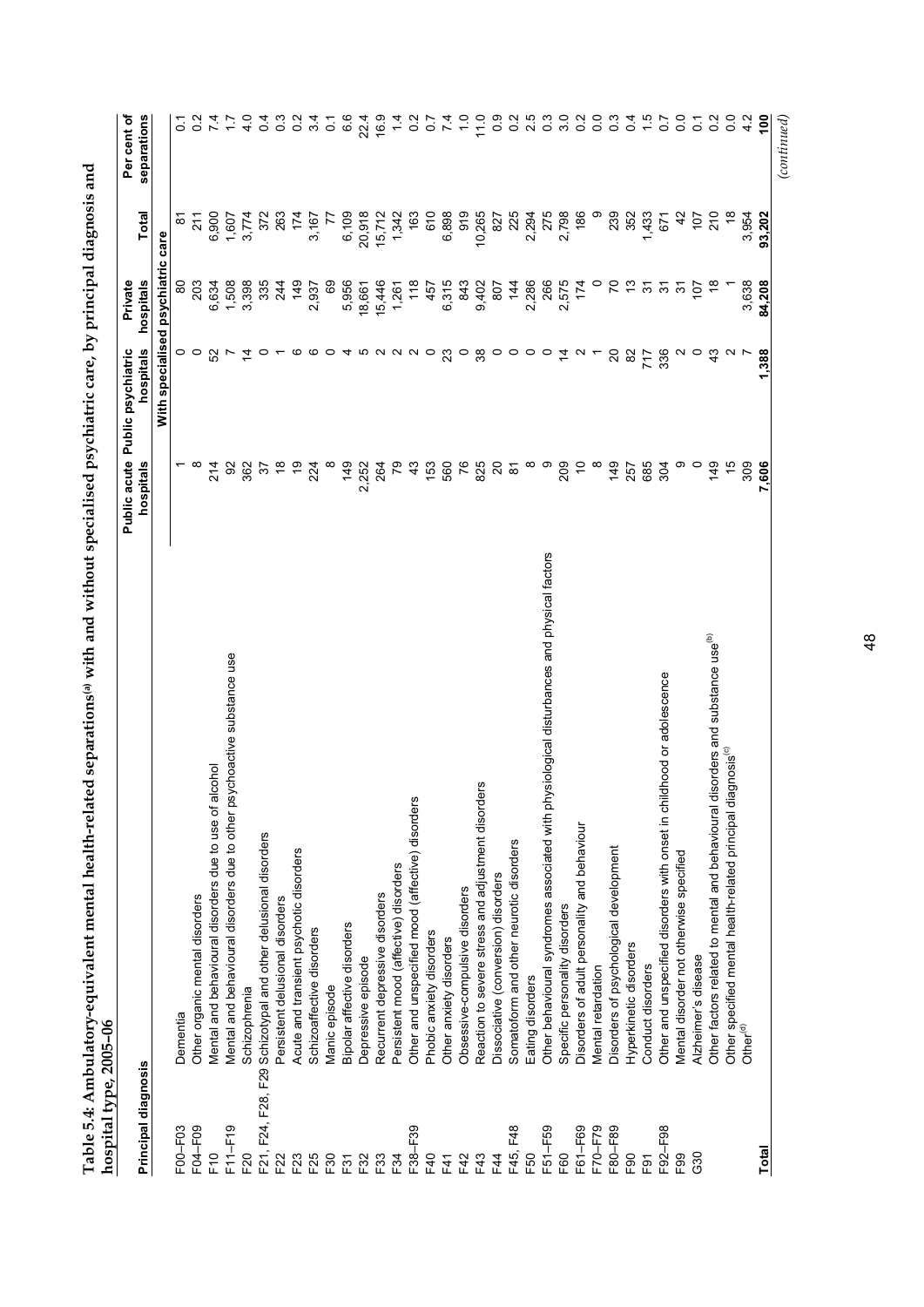| 9.6<br>Ņ<br>5.0<br>0.6<br>$\frac{6}{1}$<br>separations<br>41.9<br>6.9<br>0.5<br>0.4<br>0.5<br>2.2<br>$\frac{3}{2}$<br>$\frac{3}{2}$<br>8.2<br>0.3<br>$\overline{0}$ .<br>$\frac{2}{3}$<br>0.0<br>$\frac{8}{2}$<br>$\overline{0}$<br>0.4<br>$\ddot{ }$<br>$\overline{0}$<br>$\overline{0}$<br>$\frac{12.4}{ }$<br>0.4<br>$\tilde{\circ}$<br>$\overline{0}$<br>$\overline{c}$<br>$\frac{2}{\sqrt{2}}$<br>$\overline{2.1}$<br>$\overline{c}$<br>$\overline{c}$<br>$\overline{c}$<br>$\circ$<br>88<br>10,365<br>1,239<br>3,055<br>ဓ္တ<br>1,696<br>516<br>129<br>$\frac{6}{4}$<br>139<br>S<br>34<br>$\tilde{c}$<br>36<br>$\overline{28}$<br>24,722<br>3<br>$^{129}$<br>2,378<br>549<br>$\infty$<br>34<br>380<br>$\frac{3}{4}$<br>रू<br>$\frac{8}{2}$<br>Total<br>454<br>2,032<br>$\frac{107}{2}$<br>413<br>47<br>77<br>Ξ<br>ನ<br>7<br>Without specialised psychiatric care<br>hospitals<br>$\sim$<br>45<br>26<br>53<br>53<br>$\frac{1}{2}$<br>550<br>9,343<br>5,042<br>634<br>යි<br>258<br>5<br>505<br>25<br>240<br>57<br>$\overline{\infty}$<br>1,197<br>471<br>hospitals<br>$\circ$<br>$\circ$<br>○<br>○<br>$\circ$<br>$\circ$<br>$\circ$<br>$\circ$<br>$\circ$<br>$\circ$<br>$\circ$<br>○<br>nospitals<br>2,505<br>85<br>66<br>196<br>1,180<br>999<br>138<br>28<br>S<br>33<br>$\tilde{c}$<br>3<br>36<br>106<br>15,374<br>129<br>္တ<br>$\overline{c}$<br>$\overline{7}$<br>54<br>332<br>5,322<br>$\tilde{t}$<br>$\frac{4}{7}$<br>27<br>1,061<br>471<br>5<br>$\tilde{\sim}$<br>327<br>ଚ<br>1,527<br>Other behavioural syndromes associated with physiological disturbances and physical factors<br>disorders and substance use <sup>(b)</sup><br>Mental and behavioural disorders due to other psychoactive substance use<br>Other and unspecified disorders with onset in childhood or adolescence<br>liagnosis <sup>(c)</sup><br>alcohol<br>Reaction to severe stress and adjustment disorders<br>S<br>Other and unspecified mood (affective) disorder<br>Other specified mental health-related principal d<br>Mental and behavioural disorders due to use of<br>Other factors related to mental and behavioural<br>Disorders of adult personality and behaviour<br>Schizotypal and other delusional disorders<br>Somatoform and other neurotic disorders<br>Disorders of psychological development<br>Acute and transient psychotic disorders<br>Mental disorder not otherwise specified<br>Persistent mood (affective) disorders<br>Dissociative (conversion) disorders<br>Obsessive-compulsive disorders<br>Recurrent depressive disorders<br>Other organic mental disorders<br>Persistent delusional disorders<br>Specific personality disorders<br>Bipolar affective disorders<br>Schizoaffective disorders<br>Phobic anxiety disorders<br>Other anxiety disorders<br>Hyperkinetic disorders<br>Alzheimer's disease<br>Depressive episode<br>Conduct disorders<br>Mental retardation<br>Eating disorders<br>Manic episode<br>Schizophrenia<br>Dementia<br>Principal diagnosis<br>F21, F24, F28, F29<br>F04-F09<br>$F11-F19$<br>$-38 - F39$<br>F45, F48<br>F51-F59<br>F61-F69<br>F70-F79<br>$-92 - F98$<br>F00-F03<br>F80-F89<br>Total<br>$E$ <sup>0</sup><br>F20<br>F60<br>G30<br>F <sub>90</sub><br>F40<br>F42<br>F43<br>F50<br>F <sub>99</sub><br>F22<br>F23<br>F <sub>25</sub><br>$-33$<br>$-34$<br>F44<br>F <sub>91</sub><br>30<br>-32<br>F41<br>$\overline{5}$ |  | Public acute | Public psychiatric | Private | Per cent of |
|------------------------------------------------------------------------------------------------------------------------------------------------------------------------------------------------------------------------------------------------------------------------------------------------------------------------------------------------------------------------------------------------------------------------------------------------------------------------------------------------------------------------------------------------------------------------------------------------------------------------------------------------------------------------------------------------------------------------------------------------------------------------------------------------------------------------------------------------------------------------------------------------------------------------------------------------------------------------------------------------------------------------------------------------------------------------------------------------------------------------------------------------------------------------------------------------------------------------------------------------------------------------------------------------------------------------------------------------------------------------------------------------------------------------------------------------------------------------------------------------------------------------------------------------------------------------------------------------------------------------------------------------------------------------------------------------------------------------------------------------------------------------------------------------------------------------------------------------------------------------------------------------------------------------------------------------------------------------------------------------------------------------------------------------------------------------------------------------------------------------------------------------------------------------------------------------------------------------------------------------------------------------------------------------------------------------------------------------------------------------------------------------------------------------------------------------------------------------------------------------------------------------------------------------------------------------------------------------------------------------------------------------------------------------------------------------------------------------------------------------------------------------------------------------------------------------------------------------------------------------------------------------------------------------------------------------------------------------------------------------------------------------------------------------------------------------------------------------------------------------------------------------------------------------------------------------------------------------------------------------------------------------------------------------------------------------------------------------------------------------|--|--------------|--------------------|---------|-------------|
|                                                                                                                                                                                                                                                                                                                                                                                                                                                                                                                                                                                                                                                                                                                                                                                                                                                                                                                                                                                                                                                                                                                                                                                                                                                                                                                                                                                                                                                                                                                                                                                                                                                                                                                                                                                                                                                                                                                                                                                                                                                                                                                                                                                                                                                                                                                                                                                                                                                                                                                                                                                                                                                                                                                                                                                                                                                                                                                                                                                                                                                                                                                                                                                                                                                                                                                                                                        |  |              |                    |         |             |
|                                                                                                                                                                                                                                                                                                                                                                                                                                                                                                                                                                                                                                                                                                                                                                                                                                                                                                                                                                                                                                                                                                                                                                                                                                                                                                                                                                                                                                                                                                                                                                                                                                                                                                                                                                                                                                                                                                                                                                                                                                                                                                                                                                                                                                                                                                                                                                                                                                                                                                                                                                                                                                                                                                                                                                                                                                                                                                                                                                                                                                                                                                                                                                                                                                                                                                                                                                        |  |              |                    |         |             |
|                                                                                                                                                                                                                                                                                                                                                                                                                                                                                                                                                                                                                                                                                                                                                                                                                                                                                                                                                                                                                                                                                                                                                                                                                                                                                                                                                                                                                                                                                                                                                                                                                                                                                                                                                                                                                                                                                                                                                                                                                                                                                                                                                                                                                                                                                                                                                                                                                                                                                                                                                                                                                                                                                                                                                                                                                                                                                                                                                                                                                                                                                                                                                                                                                                                                                                                                                                        |  |              |                    |         |             |
|                                                                                                                                                                                                                                                                                                                                                                                                                                                                                                                                                                                                                                                                                                                                                                                                                                                                                                                                                                                                                                                                                                                                                                                                                                                                                                                                                                                                                                                                                                                                                                                                                                                                                                                                                                                                                                                                                                                                                                                                                                                                                                                                                                                                                                                                                                                                                                                                                                                                                                                                                                                                                                                                                                                                                                                                                                                                                                                                                                                                                                                                                                                                                                                                                                                                                                                                                                        |  |              |                    |         |             |
|                                                                                                                                                                                                                                                                                                                                                                                                                                                                                                                                                                                                                                                                                                                                                                                                                                                                                                                                                                                                                                                                                                                                                                                                                                                                                                                                                                                                                                                                                                                                                                                                                                                                                                                                                                                                                                                                                                                                                                                                                                                                                                                                                                                                                                                                                                                                                                                                                                                                                                                                                                                                                                                                                                                                                                                                                                                                                                                                                                                                                                                                                                                                                                                                                                                                                                                                                                        |  |              |                    |         |             |
|                                                                                                                                                                                                                                                                                                                                                                                                                                                                                                                                                                                                                                                                                                                                                                                                                                                                                                                                                                                                                                                                                                                                                                                                                                                                                                                                                                                                                                                                                                                                                                                                                                                                                                                                                                                                                                                                                                                                                                                                                                                                                                                                                                                                                                                                                                                                                                                                                                                                                                                                                                                                                                                                                                                                                                                                                                                                                                                                                                                                                                                                                                                                                                                                                                                                                                                                                                        |  |              |                    |         |             |
|                                                                                                                                                                                                                                                                                                                                                                                                                                                                                                                                                                                                                                                                                                                                                                                                                                                                                                                                                                                                                                                                                                                                                                                                                                                                                                                                                                                                                                                                                                                                                                                                                                                                                                                                                                                                                                                                                                                                                                                                                                                                                                                                                                                                                                                                                                                                                                                                                                                                                                                                                                                                                                                                                                                                                                                                                                                                                                                                                                                                                                                                                                                                                                                                                                                                                                                                                                        |  |              |                    |         |             |
|                                                                                                                                                                                                                                                                                                                                                                                                                                                                                                                                                                                                                                                                                                                                                                                                                                                                                                                                                                                                                                                                                                                                                                                                                                                                                                                                                                                                                                                                                                                                                                                                                                                                                                                                                                                                                                                                                                                                                                                                                                                                                                                                                                                                                                                                                                                                                                                                                                                                                                                                                                                                                                                                                                                                                                                                                                                                                                                                                                                                                                                                                                                                                                                                                                                                                                                                                                        |  |              |                    |         |             |
|                                                                                                                                                                                                                                                                                                                                                                                                                                                                                                                                                                                                                                                                                                                                                                                                                                                                                                                                                                                                                                                                                                                                                                                                                                                                                                                                                                                                                                                                                                                                                                                                                                                                                                                                                                                                                                                                                                                                                                                                                                                                                                                                                                                                                                                                                                                                                                                                                                                                                                                                                                                                                                                                                                                                                                                                                                                                                                                                                                                                                                                                                                                                                                                                                                                                                                                                                                        |  |              |                    |         |             |
|                                                                                                                                                                                                                                                                                                                                                                                                                                                                                                                                                                                                                                                                                                                                                                                                                                                                                                                                                                                                                                                                                                                                                                                                                                                                                                                                                                                                                                                                                                                                                                                                                                                                                                                                                                                                                                                                                                                                                                                                                                                                                                                                                                                                                                                                                                                                                                                                                                                                                                                                                                                                                                                                                                                                                                                                                                                                                                                                                                                                                                                                                                                                                                                                                                                                                                                                                                        |  |              |                    |         |             |
|                                                                                                                                                                                                                                                                                                                                                                                                                                                                                                                                                                                                                                                                                                                                                                                                                                                                                                                                                                                                                                                                                                                                                                                                                                                                                                                                                                                                                                                                                                                                                                                                                                                                                                                                                                                                                                                                                                                                                                                                                                                                                                                                                                                                                                                                                                                                                                                                                                                                                                                                                                                                                                                                                                                                                                                                                                                                                                                                                                                                                                                                                                                                                                                                                                                                                                                                                                        |  |              |                    |         |             |
|                                                                                                                                                                                                                                                                                                                                                                                                                                                                                                                                                                                                                                                                                                                                                                                                                                                                                                                                                                                                                                                                                                                                                                                                                                                                                                                                                                                                                                                                                                                                                                                                                                                                                                                                                                                                                                                                                                                                                                                                                                                                                                                                                                                                                                                                                                                                                                                                                                                                                                                                                                                                                                                                                                                                                                                                                                                                                                                                                                                                                                                                                                                                                                                                                                                                                                                                                                        |  |              |                    |         |             |
|                                                                                                                                                                                                                                                                                                                                                                                                                                                                                                                                                                                                                                                                                                                                                                                                                                                                                                                                                                                                                                                                                                                                                                                                                                                                                                                                                                                                                                                                                                                                                                                                                                                                                                                                                                                                                                                                                                                                                                                                                                                                                                                                                                                                                                                                                                                                                                                                                                                                                                                                                                                                                                                                                                                                                                                                                                                                                                                                                                                                                                                                                                                                                                                                                                                                                                                                                                        |  |              |                    |         |             |
|                                                                                                                                                                                                                                                                                                                                                                                                                                                                                                                                                                                                                                                                                                                                                                                                                                                                                                                                                                                                                                                                                                                                                                                                                                                                                                                                                                                                                                                                                                                                                                                                                                                                                                                                                                                                                                                                                                                                                                                                                                                                                                                                                                                                                                                                                                                                                                                                                                                                                                                                                                                                                                                                                                                                                                                                                                                                                                                                                                                                                                                                                                                                                                                                                                                                                                                                                                        |  |              |                    |         |             |
|                                                                                                                                                                                                                                                                                                                                                                                                                                                                                                                                                                                                                                                                                                                                                                                                                                                                                                                                                                                                                                                                                                                                                                                                                                                                                                                                                                                                                                                                                                                                                                                                                                                                                                                                                                                                                                                                                                                                                                                                                                                                                                                                                                                                                                                                                                                                                                                                                                                                                                                                                                                                                                                                                                                                                                                                                                                                                                                                                                                                                                                                                                                                                                                                                                                                                                                                                                        |  |              |                    |         |             |
|                                                                                                                                                                                                                                                                                                                                                                                                                                                                                                                                                                                                                                                                                                                                                                                                                                                                                                                                                                                                                                                                                                                                                                                                                                                                                                                                                                                                                                                                                                                                                                                                                                                                                                                                                                                                                                                                                                                                                                                                                                                                                                                                                                                                                                                                                                                                                                                                                                                                                                                                                                                                                                                                                                                                                                                                                                                                                                                                                                                                                                                                                                                                                                                                                                                                                                                                                                        |  |              |                    |         |             |
|                                                                                                                                                                                                                                                                                                                                                                                                                                                                                                                                                                                                                                                                                                                                                                                                                                                                                                                                                                                                                                                                                                                                                                                                                                                                                                                                                                                                                                                                                                                                                                                                                                                                                                                                                                                                                                                                                                                                                                                                                                                                                                                                                                                                                                                                                                                                                                                                                                                                                                                                                                                                                                                                                                                                                                                                                                                                                                                                                                                                                                                                                                                                                                                                                                                                                                                                                                        |  |              |                    |         |             |
|                                                                                                                                                                                                                                                                                                                                                                                                                                                                                                                                                                                                                                                                                                                                                                                                                                                                                                                                                                                                                                                                                                                                                                                                                                                                                                                                                                                                                                                                                                                                                                                                                                                                                                                                                                                                                                                                                                                                                                                                                                                                                                                                                                                                                                                                                                                                                                                                                                                                                                                                                                                                                                                                                                                                                                                                                                                                                                                                                                                                                                                                                                                                                                                                                                                                                                                                                                        |  |              |                    |         |             |
|                                                                                                                                                                                                                                                                                                                                                                                                                                                                                                                                                                                                                                                                                                                                                                                                                                                                                                                                                                                                                                                                                                                                                                                                                                                                                                                                                                                                                                                                                                                                                                                                                                                                                                                                                                                                                                                                                                                                                                                                                                                                                                                                                                                                                                                                                                                                                                                                                                                                                                                                                                                                                                                                                                                                                                                                                                                                                                                                                                                                                                                                                                                                                                                                                                                                                                                                                                        |  |              |                    |         |             |
|                                                                                                                                                                                                                                                                                                                                                                                                                                                                                                                                                                                                                                                                                                                                                                                                                                                                                                                                                                                                                                                                                                                                                                                                                                                                                                                                                                                                                                                                                                                                                                                                                                                                                                                                                                                                                                                                                                                                                                                                                                                                                                                                                                                                                                                                                                                                                                                                                                                                                                                                                                                                                                                                                                                                                                                                                                                                                                                                                                                                                                                                                                                                                                                                                                                                                                                                                                        |  |              |                    |         |             |
|                                                                                                                                                                                                                                                                                                                                                                                                                                                                                                                                                                                                                                                                                                                                                                                                                                                                                                                                                                                                                                                                                                                                                                                                                                                                                                                                                                                                                                                                                                                                                                                                                                                                                                                                                                                                                                                                                                                                                                                                                                                                                                                                                                                                                                                                                                                                                                                                                                                                                                                                                                                                                                                                                                                                                                                                                                                                                                                                                                                                                                                                                                                                                                                                                                                                                                                                                                        |  |              |                    |         |             |
|                                                                                                                                                                                                                                                                                                                                                                                                                                                                                                                                                                                                                                                                                                                                                                                                                                                                                                                                                                                                                                                                                                                                                                                                                                                                                                                                                                                                                                                                                                                                                                                                                                                                                                                                                                                                                                                                                                                                                                                                                                                                                                                                                                                                                                                                                                                                                                                                                                                                                                                                                                                                                                                                                                                                                                                                                                                                                                                                                                                                                                                                                                                                                                                                                                                                                                                                                                        |  |              |                    |         |             |
|                                                                                                                                                                                                                                                                                                                                                                                                                                                                                                                                                                                                                                                                                                                                                                                                                                                                                                                                                                                                                                                                                                                                                                                                                                                                                                                                                                                                                                                                                                                                                                                                                                                                                                                                                                                                                                                                                                                                                                                                                                                                                                                                                                                                                                                                                                                                                                                                                                                                                                                                                                                                                                                                                                                                                                                                                                                                                                                                                                                                                                                                                                                                                                                                                                                                                                                                                                        |  |              |                    |         |             |
|                                                                                                                                                                                                                                                                                                                                                                                                                                                                                                                                                                                                                                                                                                                                                                                                                                                                                                                                                                                                                                                                                                                                                                                                                                                                                                                                                                                                                                                                                                                                                                                                                                                                                                                                                                                                                                                                                                                                                                                                                                                                                                                                                                                                                                                                                                                                                                                                                                                                                                                                                                                                                                                                                                                                                                                                                                                                                                                                                                                                                                                                                                                                                                                                                                                                                                                                                                        |  |              |                    |         |             |
|                                                                                                                                                                                                                                                                                                                                                                                                                                                                                                                                                                                                                                                                                                                                                                                                                                                                                                                                                                                                                                                                                                                                                                                                                                                                                                                                                                                                                                                                                                                                                                                                                                                                                                                                                                                                                                                                                                                                                                                                                                                                                                                                                                                                                                                                                                                                                                                                                                                                                                                                                                                                                                                                                                                                                                                                                                                                                                                                                                                                                                                                                                                                                                                                                                                                                                                                                                        |  |              |                    |         |             |
|                                                                                                                                                                                                                                                                                                                                                                                                                                                                                                                                                                                                                                                                                                                                                                                                                                                                                                                                                                                                                                                                                                                                                                                                                                                                                                                                                                                                                                                                                                                                                                                                                                                                                                                                                                                                                                                                                                                                                                                                                                                                                                                                                                                                                                                                                                                                                                                                                                                                                                                                                                                                                                                                                                                                                                                                                                                                                                                                                                                                                                                                                                                                                                                                                                                                                                                                                                        |  |              |                    |         |             |
|                                                                                                                                                                                                                                                                                                                                                                                                                                                                                                                                                                                                                                                                                                                                                                                                                                                                                                                                                                                                                                                                                                                                                                                                                                                                                                                                                                                                                                                                                                                                                                                                                                                                                                                                                                                                                                                                                                                                                                                                                                                                                                                                                                                                                                                                                                                                                                                                                                                                                                                                                                                                                                                                                                                                                                                                                                                                                                                                                                                                                                                                                                                                                                                                                                                                                                                                                                        |  |              |                    |         |             |
|                                                                                                                                                                                                                                                                                                                                                                                                                                                                                                                                                                                                                                                                                                                                                                                                                                                                                                                                                                                                                                                                                                                                                                                                                                                                                                                                                                                                                                                                                                                                                                                                                                                                                                                                                                                                                                                                                                                                                                                                                                                                                                                                                                                                                                                                                                                                                                                                                                                                                                                                                                                                                                                                                                                                                                                                                                                                                                                                                                                                                                                                                                                                                                                                                                                                                                                                                                        |  |              |                    |         |             |
|                                                                                                                                                                                                                                                                                                                                                                                                                                                                                                                                                                                                                                                                                                                                                                                                                                                                                                                                                                                                                                                                                                                                                                                                                                                                                                                                                                                                                                                                                                                                                                                                                                                                                                                                                                                                                                                                                                                                                                                                                                                                                                                                                                                                                                                                                                                                                                                                                                                                                                                                                                                                                                                                                                                                                                                                                                                                                                                                                                                                                                                                                                                                                                                                                                                                                                                                                                        |  |              |                    |         |             |
|                                                                                                                                                                                                                                                                                                                                                                                                                                                                                                                                                                                                                                                                                                                                                                                                                                                                                                                                                                                                                                                                                                                                                                                                                                                                                                                                                                                                                                                                                                                                                                                                                                                                                                                                                                                                                                                                                                                                                                                                                                                                                                                                                                                                                                                                                                                                                                                                                                                                                                                                                                                                                                                                                                                                                                                                                                                                                                                                                                                                                                                                                                                                                                                                                                                                                                                                                                        |  |              |                    |         |             |
|                                                                                                                                                                                                                                                                                                                                                                                                                                                                                                                                                                                                                                                                                                                                                                                                                                                                                                                                                                                                                                                                                                                                                                                                                                                                                                                                                                                                                                                                                                                                                                                                                                                                                                                                                                                                                                                                                                                                                                                                                                                                                                                                                                                                                                                                                                                                                                                                                                                                                                                                                                                                                                                                                                                                                                                                                                                                                                                                                                                                                                                                                                                                                                                                                                                                                                                                                                        |  |              |                    |         |             |
|                                                                                                                                                                                                                                                                                                                                                                                                                                                                                                                                                                                                                                                                                                                                                                                                                                                                                                                                                                                                                                                                                                                                                                                                                                                                                                                                                                                                                                                                                                                                                                                                                                                                                                                                                                                                                                                                                                                                                                                                                                                                                                                                                                                                                                                                                                                                                                                                                                                                                                                                                                                                                                                                                                                                                                                                                                                                                                                                                                                                                                                                                                                                                                                                                                                                                                                                                                        |  |              |                    |         |             |
|                                                                                                                                                                                                                                                                                                                                                                                                                                                                                                                                                                                                                                                                                                                                                                                                                                                                                                                                                                                                                                                                                                                                                                                                                                                                                                                                                                                                                                                                                                                                                                                                                                                                                                                                                                                                                                                                                                                                                                                                                                                                                                                                                                                                                                                                                                                                                                                                                                                                                                                                                                                                                                                                                                                                                                                                                                                                                                                                                                                                                                                                                                                                                                                                                                                                                                                                                                        |  |              |                    |         |             |
|                                                                                                                                                                                                                                                                                                                                                                                                                                                                                                                                                                                                                                                                                                                                                                                                                                                                                                                                                                                                                                                                                                                                                                                                                                                                                                                                                                                                                                                                                                                                                                                                                                                                                                                                                                                                                                                                                                                                                                                                                                                                                                                                                                                                                                                                                                                                                                                                                                                                                                                                                                                                                                                                                                                                                                                                                                                                                                                                                                                                                                                                                                                                                                                                                                                                                                                                                                        |  |              |                    |         |             |
|                                                                                                                                                                                                                                                                                                                                                                                                                                                                                                                                                                                                                                                                                                                                                                                                                                                                                                                                                                                                                                                                                                                                                                                                                                                                                                                                                                                                                                                                                                                                                                                                                                                                                                                                                                                                                                                                                                                                                                                                                                                                                                                                                                                                                                                                                                                                                                                                                                                                                                                                                                                                                                                                                                                                                                                                                                                                                                                                                                                                                                                                                                                                                                                                                                                                                                                                                                        |  |              |                    |         |             |
|                                                                                                                                                                                                                                                                                                                                                                                                                                                                                                                                                                                                                                                                                                                                                                                                                                                                                                                                                                                                                                                                                                                                                                                                                                                                                                                                                                                                                                                                                                                                                                                                                                                                                                                                                                                                                                                                                                                                                                                                                                                                                                                                                                                                                                                                                                                                                                                                                                                                                                                                                                                                                                                                                                                                                                                                                                                                                                                                                                                                                                                                                                                                                                                                                                                                                                                                                                        |  |              |                    |         |             |
|                                                                                                                                                                                                                                                                                                                                                                                                                                                                                                                                                                                                                                                                                                                                                                                                                                                                                                                                                                                                                                                                                                                                                                                                                                                                                                                                                                                                                                                                                                                                                                                                                                                                                                                                                                                                                                                                                                                                                                                                                                                                                                                                                                                                                                                                                                                                                                                                                                                                                                                                                                                                                                                                                                                                                                                                                                                                                                                                                                                                                                                                                                                                                                                                                                                                                                                                                                        |  |              |                    |         |             |

Table 5.4 (continued): Ambulatory-equivalent mental health-related separations<sup>(a)</sup> with and without specialised psychiatric care, by principal **Table 5.4 (continued): Ambulatory-equivalent mental health-related separations(a) with and without specialised psychiatric care, by principal** 

49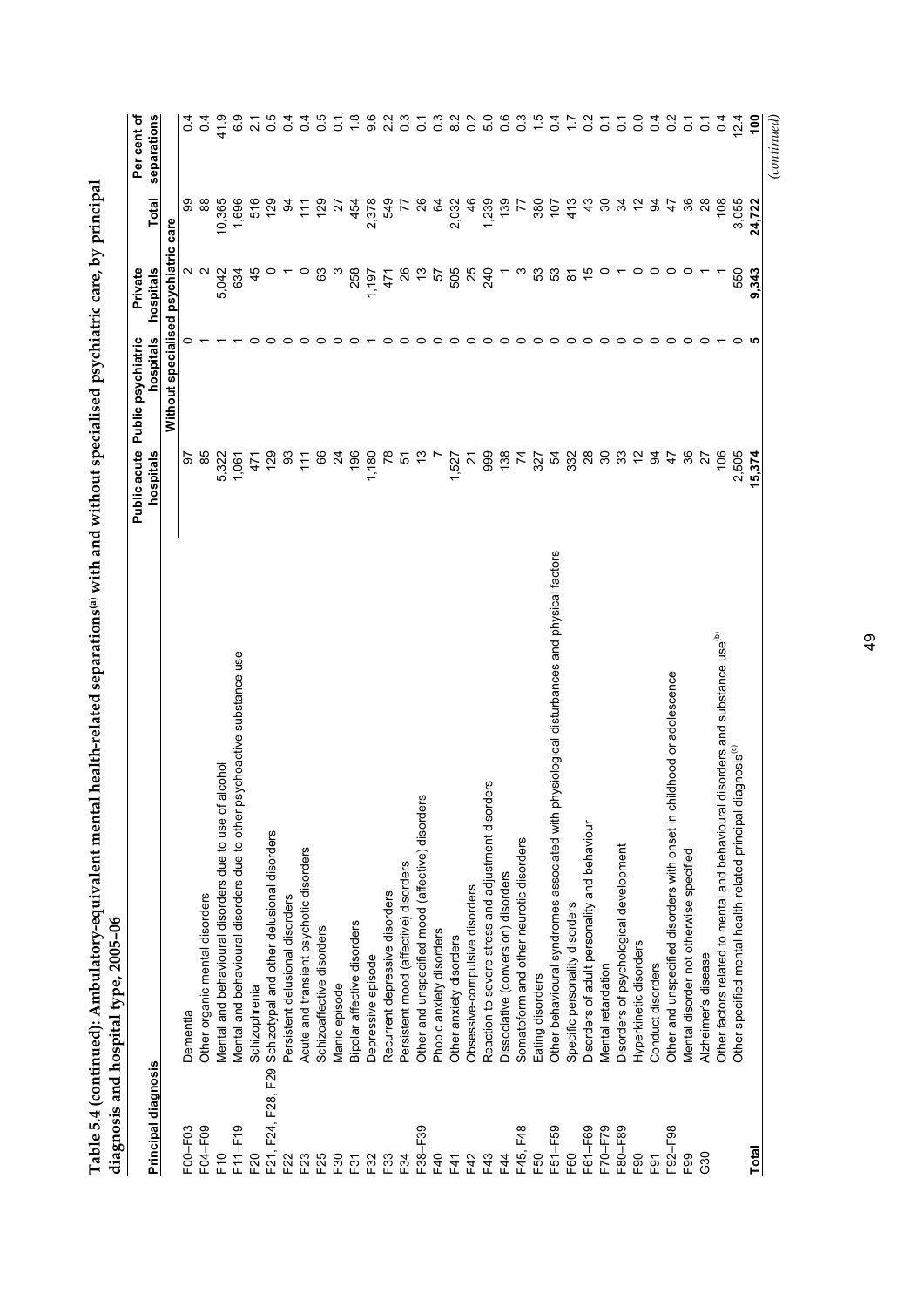| Principal diagnosis |                                                                                               | Public acute Public psychiatric |                | Private               |                 | Per cent of      |
|---------------------|-----------------------------------------------------------------------------------------------|---------------------------------|----------------|-----------------------|-----------------|------------------|
|                     |                                                                                               | hospitals                       | hospitals      | hospitals             | Total           | separations      |
|                     |                                                                                               |                                 | Total          |                       |                 |                  |
| F00-F03             | Dementia                                                                                      | 88                              |                | 8                     | $\frac{80}{2}$  | $\frac{2}{3}$    |
| F04-F09             | Other organic mental disorders                                                                | SS                              |                | 205                   | 299             | $0.\overline{3}$ |
| $F$ 10              | alcohol<br>Mental and behavioural disorders due to use of                                     | 5,536                           | 53             | 11,676                | 17,265          | 14.6             |
| F11-F19             | Mental and behavioural disorders due to other psychoactive substance use                      | 1,153                           | ∞              | 2,142                 | 3,303           | 2.8              |
| F20                 | Schizophrenia                                                                                 | 833                             | $\tilde{4}$    | 3,443                 | 4,290           | 3.6              |
| F21, F24, F28, F29  | Schizotypal and other delusional disorders                                                    | 166                             | $\circ$        | 335                   | 501             | 0.4              |
| F22                 | Persistent delusional disorders                                                               | $\tilde{t}$                     |                | 245                   | 357             | ိ<br>၁           |
| F23                 | Acute and transient psychotic disorders                                                       | 130                             | ဖ              | 149                   | 285             | $\frac{2}{3}$    |
| F25                 | Schizoaffective disorders                                                                     | 290                             | ဖ              | 3,000                 | 3,296           | 2.8              |
| F30                 | Manic episode                                                                                 | $\mathfrak{Z}$                  | $\circ$        | $\tilde{\mathcal{L}}$ | 104             | $\overline{c}$   |
| F31                 | Bipolar affective disorders                                                                   | 345                             |                | 6,214                 | 6,563           | 5.6              |
| F32                 | Depressive episode                                                                            | 3,432                           | ဖ              | 19,858                | 23,296          | 19.8             |
| F33                 | Recurrent depressive disorders                                                                | 342                             | NNN            | 15,917                | 16,261          | 13.8             |
| F34                 | Persistent mood (affective) disorders                                                         | 130                             |                | 1,287                 | 1,419           |                  |
| F38-F39             | 'n,<br>Other and unspecified mood (affective) disorder                                        | 56                              |                | 131                   | 189             | $\frac{2}{2}$    |
| F40                 | Phobic anxiety disorders                                                                      | 160                             | $\circ$        | 514                   | 674             | 0                |
| F41                 | Other anxiety disorders                                                                       | 2,087                           | 23             | 6,820                 | 8,930           |                  |
| F42                 | Obsessive-compulsive disorders                                                                | 5                               | $\circ$        | 868                   | 965             | $\frac{8}{2}$    |
| F43                 | Reaction to severe stress and adjustment disorders                                            | 1,824                           | 38             | 9,642                 | 11,504          | တ                |
| E44                 | Dissociative (conversion) disorders                                                           | 158                             | $\circ$        | 808                   | 966             | $\frac{8}{2}$    |
| F48<br>F45,         | Somatoform and other neurotic disorders                                                       | 155                             | $\circ$        | 147                   | 302             | $\frac{3}{2}$    |
| F50                 | Eating disorders                                                                              | 335                             | $\circ$        | 2,339                 | 2,674           | 2.3              |
| F51-F59             | Other behavioural syndromes associated with physiological disturbances and physical factors   | 63                              | $\circ$        | 319                   | 382             | $\frac{3}{2}$    |
| F60                 | Specific personality disorders                                                                | 541                             | $\overline{4}$ | 2,656                 | 3,211           | $\overline{2}$   |
| F61-F69             | Disorders of adult personality and behaviour                                                  | 38                              |                | 189                   | 229             | $\frac{2}{2}$    |
| F70-F79             | Mental retardation                                                                            | 38                              |                | $\circ$               | 39              | $\overline{0}$   |
| F80-F89             | Disorders of psychological development                                                        | 182                             | $\Omega$       | Σ                     | 273             | $\overline{0}$   |
| F <sub>90</sub>     | Hyperkinetic disorders                                                                        | 269                             | 82             | చ                     | 364             | $0.\overline{3}$ |
| F <sub>91</sub>     | Conduct disorders                                                                             | 779<br>351                      | 717            | 7                     | 527             | $\frac{3}{2}$    |
| F92-F98             | Other and unspecified disorders with onset in childhood or adolescence                        |                                 | 336            | 29                    | 718             | 0.6              |
| F <sub>99</sub>     | Mental disorder not otherwise specified                                                       | 45                              |                | $\tilde{\bm{c}}$      | $\overline{78}$ | $\overline{O}$   |
| G30                 | Alzheimer's disease                                                                           | 27                              | $\circ$        | 108                   | 135             | $\overline{0}$   |
|                     | disorders and substance use <sup>(b)</sup><br>Other factors related to mental and behavioural | 255                             | 4              | င္                    | 318             | $\frac{3}{2}$    |
|                     | Other specified mental health-related principal diagnosis <sup>(c)</sup>                      | 2,520                           |                | 55                    | 3,073           | 2.6              |
|                     | Other <sup>(d)</sup>                                                                          | 309                             |                | 3,638                 | 3,954           | 3.4              |
| Total               |                                                                                               | 22,980                          | 1,393          | 93,551                | 117.924         | ၔို              |

Table 5.4 (continued): Ambulatory-equivalent mental health-related separations<sup>(a)</sup> with and without specialised psychiatric care, by principal **Table 5.4 (continued): Ambulatory-equivalent mental health-related separations(a) with and without specialised psychiatric care, by principal** 

(b) Includes ICD-10-AM codes Z00.4, Z03.2, Z04.6, Z09.3, Z13.3, Z54.3, Z63.1, Z63.8, Z63.9, Z65.9, Z71.4, Z71.5 and Z76.0.<br>(c) Includes separations for which the principal diagnosis was any other mental health-related prin (b) Includes ICD-10-AM codes Z00.4, Z03.2, Z04.6, Z09.3, Z13.3, Z54.3, Z63.1, Z63.8, Z63.9, Z65.8, Z65.9, Z71.4, Z71.5 and Z76.0.

(c) Includes separations for which the principal diagnosis was any other mental health-related principal diagnosis as listed in Appendix 4.

(d) Includes all other codes not included as a mental health principal diagnosis as listed in Appendix 4.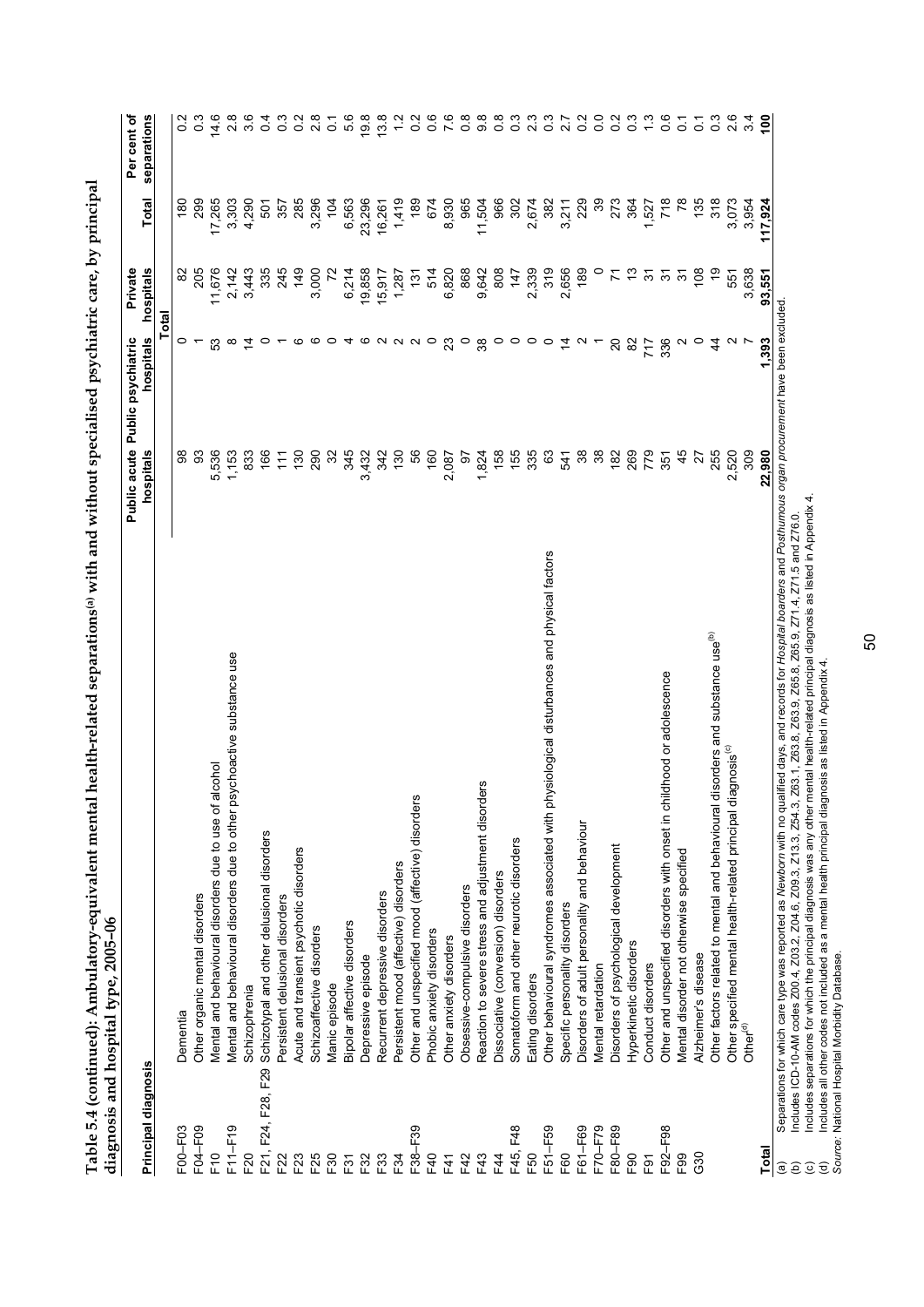### **5.6 Procedures**

Table 5.5 details the number of separations relating to the 10 procedures (or interventions) most frequently reported for ambulatory-equivalent mental health-related hospital separations. The procedures are classified according to the *Australian Classification of Health Interventions, 5th edition*. Further information on the classification is included in Appendix 3.

A total of 59,252 procedures were reported in relation to 48,875 separations. This reflects the fact that more than one procedure can be reported for each separation, with an average of 1.2 procedures being reported. No procedures were reported for 58.6% (69,049 out of 117,924) of the separations. The most frequently reported procedures were *Cognitive behaviour therapy* (15,827 procedures for 15,820 separations). Psychotherapies of various forms were often reported among the other procedures.

**Table 5.5: The 10 most frequently reported procedures for ambulatory-equivalent mental health-related separations(a), 2005–06** 

|                                                             | Procedures <sup>(b)</sup> |               | Separations <sup>(b) (c)</sup> |          |
|-------------------------------------------------------------|---------------------------|---------------|--------------------------------|----------|
| <b>Procedure</b>                                            | <b>Number</b>             | Per cent      | <b>Number</b>                  | Per cent |
| 96101-00 Cognitive behaviour therapy                        | 15,827                    | 26.7          | 15,820                         | 13.4     |
| 96001-00 Psychological skills training                      | 6,483                     | 10.9          | 6,476                          | 5.5      |
| 95550-10 Allied health intervention, psychology             | 5,279                     | 8.9           | 5,279                          | 4.5      |
| 96180–00 Other psychotherapies or psychosocial therapies    | 4,090                     | 6.9           | 4,085                          | 3.5      |
| 96073-00 Substance addiction counselling or education       | 3,883                     | 6.6           | 3,875                          | 3.3      |
| 96090-00 Other counselling or education                     | 3,385                     | 5.7           | 3,385                          | 2.9      |
| 92002-00 Alcohol rehabilitation                             | 3,364                     | 5.7           | 3,360                          | 2.8      |
| 95550-02 Allied health intervention, occupational therapy   | 2,957                     | 5.0           | 2,957                          | 2.5      |
| 96185–00 Supportive psychotherapy, not elsewhere classified | 2,087                     | 3.5           | 2,084                          | 1.8      |
| 96177-00 Interpersonal psychotherapy                        | 1,619                     | 2.7           | 1,617                          | 1.4      |
| Other reported procedures                                   | 10,278                    | 17.3          | 10,256                         | 8.7      |
|                                                             |                           | <b>Totals</b> |                                |          |
| Number of separations with at least one procedure           | . .                       |               | 48,875                         | 41.4     |
| No procedure reported                                       | . .                       |               | 69,049                         | 58.6     |
| Total                                                       | 59,252                    | 100.0         | 117,924                        | 100.0    |

(a) Separations for which care type was reported as *Newborn* with no qualified days, and records for *Hospital boarders* and *Posthumous organ procurement* have been excluded.

(b) The number of procedures may not equal the number of separations, as the same procedure may have been performed more than once for each separation.

(c) The sum of the number of separations is not necessarily equivalent to the total, as multiple procedures can be reported for each separation.

Not applicable.